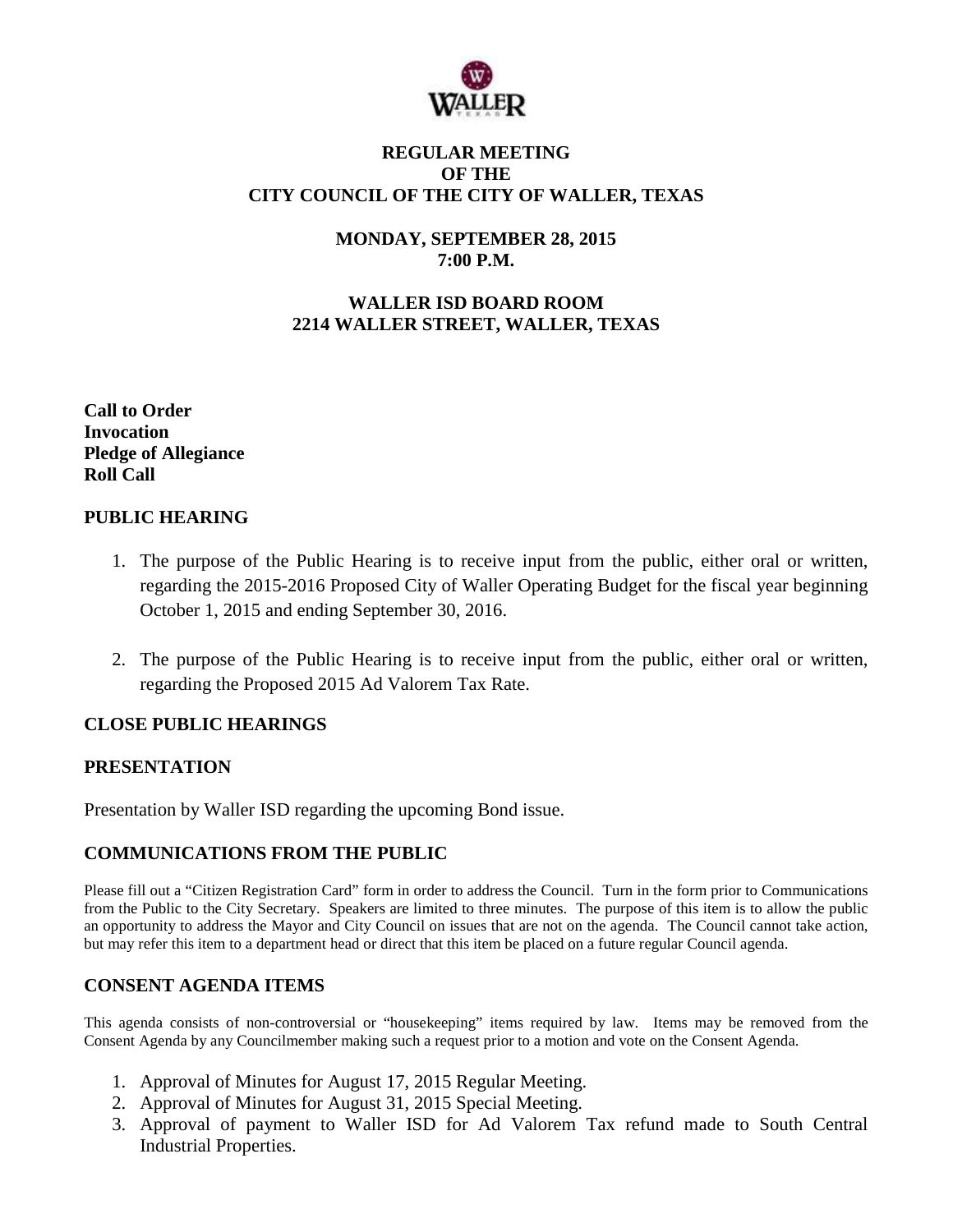- 4. Approval of training through Sam Houston University for Texas Certified Public Management Program.
- 5. Discussion and possible action regarding an agreement between the City of Waller and Waller County to provide vehicle registrations for Waller residents.
- 6. Discussion and possible action on rescheduling the December  $21<sup>st</sup>$  Regular Council meeting to December  $17<sup>th</sup>$  due to Waller ISD Christmas holiday schedule.

## **REGULAR ITEMS**

7. Discussion and possible action to approve **Ordinance # 483** approving and adopting the budget for FY2015-16 for the period beginning October 1, 2015 and ending September 30, 2016 for the General Fund, Water and Sewer Fund, Gas Fund, Debt Service Fund, Capital Improvements Fund and Special Revenue Funds.

# **THIS BUDGET WILL RAISE MORE TOTAL PROPERTY TAXES THAN LAST YEAR'S BUDGET BY \$49,302 OR 5.19% AND OF THAT AMOUNT, \$50,428 IS TAX REVENUE TO BE RAISED FROM NEW PROPERTY ADDED TO THE TAX ROLL THIS YEAR.**

- 8. Discussion and possible action to ratify the property tax increase reflected in the FY 2015-2016 Budget.
- 9. Discussion and possible action to set the 2015 debt service ad valorem tax rate at \$0.1601 per \$100 valuation; set the 2015 maintenance and operation ad valorem tax rate at \$0.3610 per \$100 valuation; approve **Ordinance # 484** adopting a tax rate of \$0.5211 per \$100 assessed valuation, providing for the assessment, levy and collection of ad valorem taxes of the City of Waller, Texas for the year 2015; providing for the date on which such taxes shall be due and payable; providing for the penalty and interest on all taxes not timely paid; and repealing all ordinances and parts of ordinances in conflict herewith; and providing for severability.
- 10. Discussion and possible action on the approval of Economic Development Corporation FY2015- 16 Budget and annual work plan.
- 11. Discussion and possible action on approval of the Waller Civic Center Rental and Use Policy and Fees.
- 12. Discussion and possible action on an agreement with Cop Sync regarding the purchase the Court/Warrant Sync program for the Municipal Court.
- 13. Discussion and possible action on a preliminary plat for Waller Ranch Apartments.
- 14. Discussion and possible action on a final plat Binford Road Business Park.
- 15. Discussion and possible action regarding water and gas utility extension for Burckhardt Compression.
- 16. Discussion and possible action to approve a **Resolution #2015-13,** for a nomination for the Harris County Appraisal District Board of Directors.